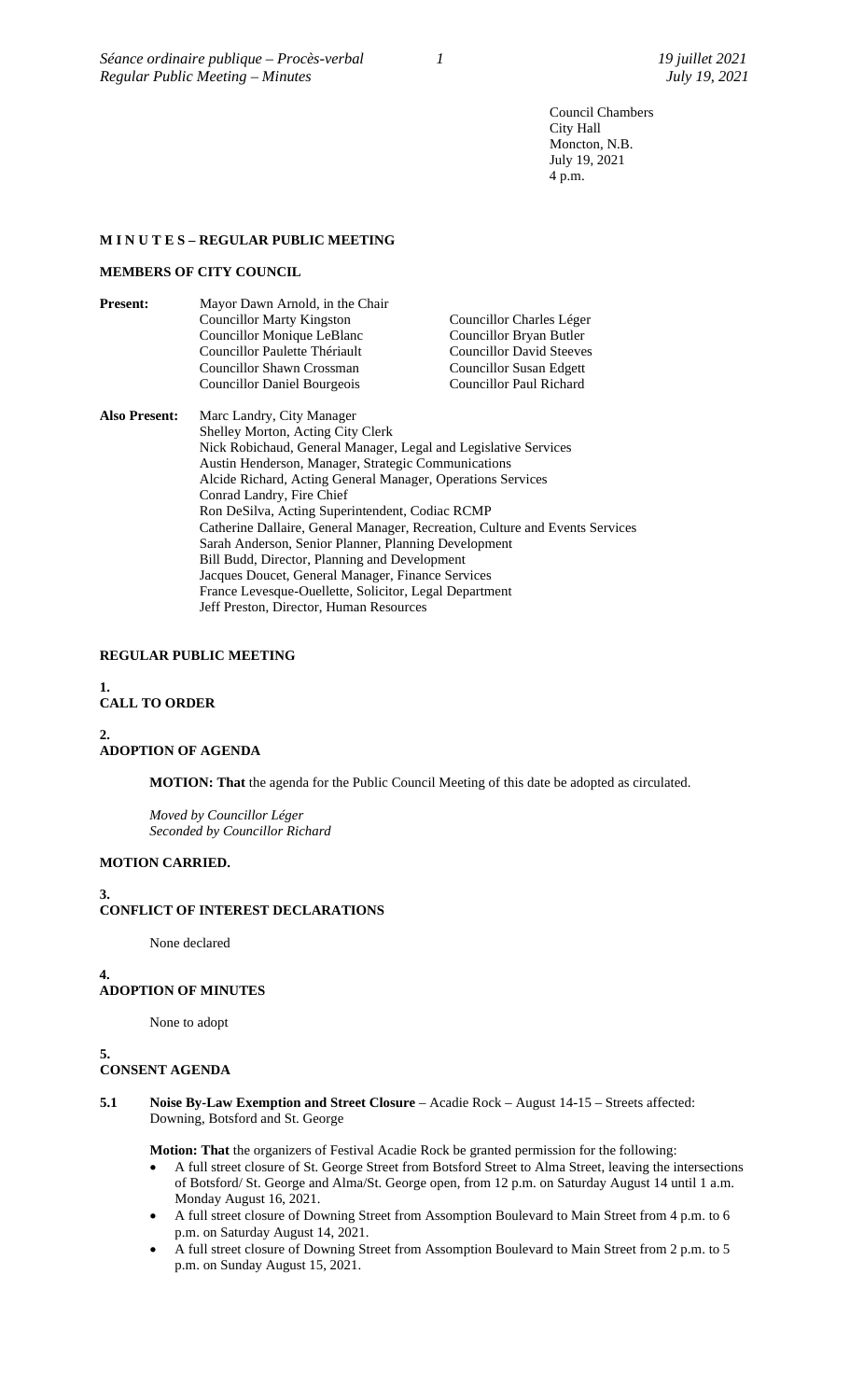Parade Street Closure (Tintamarre): Sunday, August 15 from 5:45 p.m. until approximately 6:45 p.m., progressive closure of the following parade route:

- From City Hall
- Progressing along Botsford Street
- Closures at intersections at Queen Street, Victoria Street and St. George Street
- Enter Sommet Art Park (location of the Event)

**And, that** permission be granted for a noise by-law exemption from 11 p.m. on Saturday, August 14 until 1:00 a.m. Sunday, August 15 and from 11 p.m. on August 15, 2021 until 1:00 a.m. on Monday, August 16, 2021 for an evening concert at the Sommet Art Park.

*Moved by Councillor Thériault Seconded by Councillor Edgett*

## **MOTION CARRIED.**

- **5.2 Street Closure**  Holiday in July Streets affected: Downing
	- **Motion: That** the organizers of the Holidays in July Event be granted permission for the following: • A full street closure of Downing Street from Assomption Boulevard to Main Street, from 9 a.m. to
		- 11 p.m. on Saturday, July 24 (rain date: Sunday, July 25)

*Moved by Councillor Thériault Seconded by Councillor Edgett*

# **MOTION CARRIED**

**6. PUBLIC AND ADMINISTRATION PRESENTATIONS**

- **6.1 PUBLIC PRESENTATIONS**
- **6.2**

# **ADMINISTRATION PRESENTATIONS**

6.2.1 Presentation – Fire Services Exemplary Service Medal – Chief Conrad Landry

A presentation was made conferring the Fire Services Exemplary Medal and certificate to Fire Chief Landry in recognition of 20 years of dedicated service to public safety. This service medal was created in 1985 by the Canadian Monarch-in-Council. The medal recognizes members of recognized Canadian Fire Services who had served for 20 years, ten years of which have been performed during the service of duties involving potential risks. Mayor Arnold also thanked Chief Landry for his dedication in protecting the City during the Covid-19 crisis

6.2.2 Update – RCMP – Codiac RCMP Acting Superintendent Ron DeSilva

Acting Superintendent Ron DeSilva provided an update on crime noting that during the last two weeks three individuals were arrested for stealing catalytic converters. As well, the issue of traffic operations has been discussed with the provincial traffic team. In the southeast district over 200 traffic tickets were issued, 50% in the Codiac region, relating to seatbelts, no license and fake inspection stickers. Crimes and calls for service are similar to two weeks ago. Thefts of vehicles are being monitored closely. Greater emphasis has been placed on police visibility in the downtown and efforts are being made to address the continuous issue of drugs.

In reply to Councillor Léger requesting information on Moncton being targeted, Superintendent DeSilva responded that victims of theft are encouraged to call the RCMP. Adding officers has been part of the strategy.

#### **7. PLANNING MATTERS**

7.1 Public Hearing – Humphrey's Brook Neighbourhood Plan East Development Charge By-law (no objections received)

Following introductory remarks from the City Manager, Bill Budd commenced the public hearing by providing a PowerPoint presentation overviewing the proposed Humphrey's Brook Neighbourhood Plan East Development Charge By-Law 1519.1, in particular as it relates to the establishment of an implementation strategy and cost-sharing framework (development charges) for the area. The by-law focuses on the east side of the Humphreys Brook and addresses the culvert crossing, turning lane infrastructure and signalized intersection lights at Harrisville Blvd. The presentation also highlighted areas where the landowners will pay for the cost of infrastructure. Two charge areas are planned with the first one being focused this evening. Administration is working with two landowners to bring forward an amendment in terms of the collector roadway. The east west collector roadway is anticipated to cost in the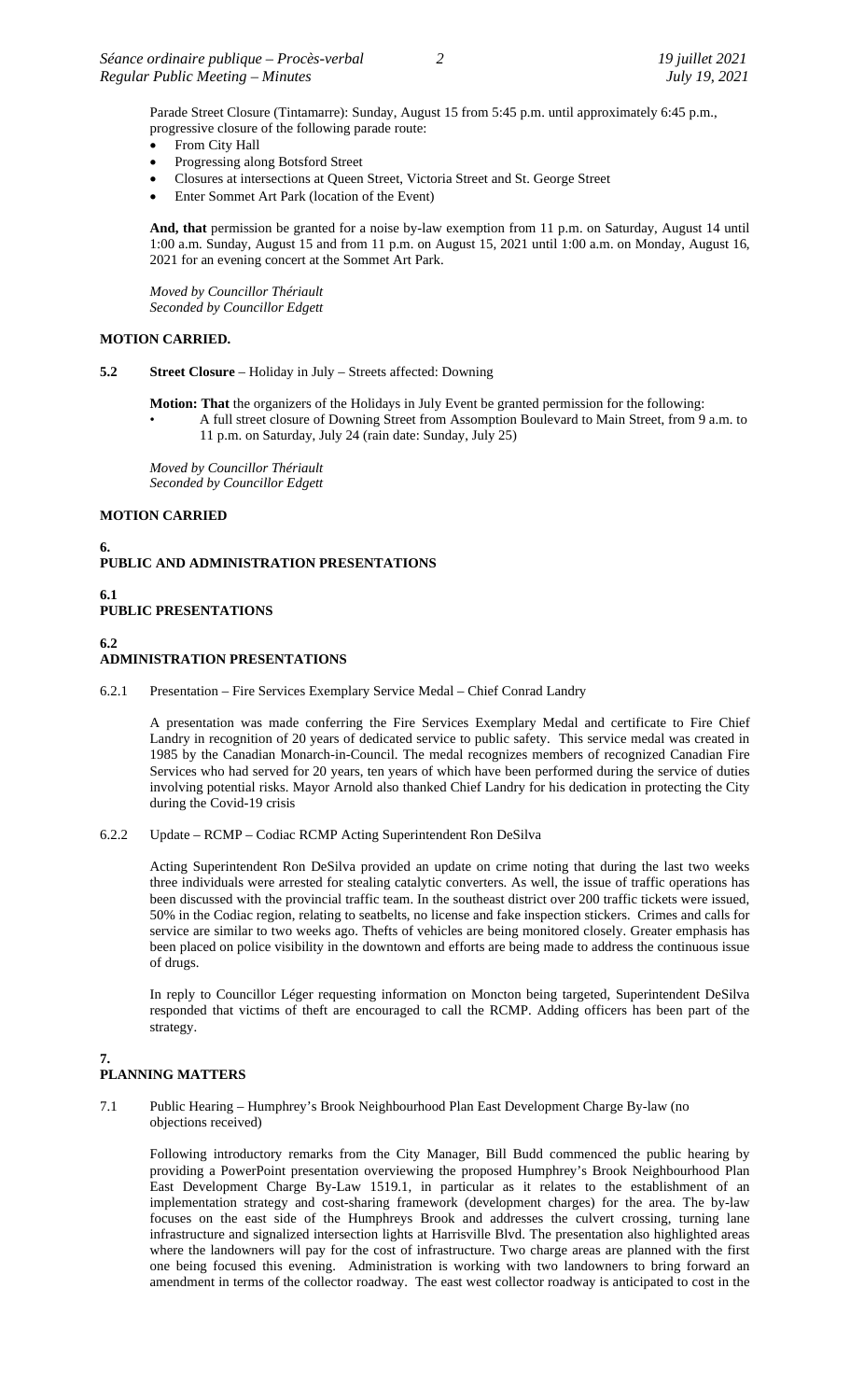vicinity of \$3M based on engineering estimates. In terms of the trail, while addressing development proposals and implementation of development charges, it may be necessary to negotiate for additional greenspace.

*Hearing no objections, the Mayor adjourned the public hearing.*

**Motion: That**, based on the findings of the Humphreys Brook East Development Charge Area Background Study, that Moncton City Council:

- (1) Adopt proposed amending By-Law # Z-1519.1 by giving 2nd and 3rd readings; and
- (2) Adopt the amended Development Charges Principles Framework.

*Moved by Councillor Crossman Seconded by Councillor Thériault*

# **MOTION CARRIED.**

7.2 Public Hearing – 461 Ryan Street (no objections received)

Administration has received an application from Yero Diallo and Billo Diallo, on behalf of Centre d'excellence MARIPOSA Centre of Excellence Inc., landowner, to rezone 461 Ryan Street (PID 00788752) from P1 (Community Use) to R3 (Multiple Unit Dwelling) to accommodate the development of a two-story multiple-unit dwelling with 28 units. A sign was placed on the property, advertised in both papers, posted on the website and Let's Chat. No objections have been received. Mr. Budd showed illustrations of 28-unit apartment buildings with 48 parking stalls. Parking will be provided in the rear. The property will be fenced and a number of trees planted. The Zoning By-Law does not require a traffic study. No objections have been received.

The Mayor noted that the applicant was not present. Discussion ensued with the following points noted;

Councillor Butler requested that the potential for traffic increase on Mountain Road and Lady Russell Street be taken into consideration.

In reply to Councillor Butler, Mr. Budd noted that during the previous council term, staff developed an enhanced notification policy. They are also contemplating pre-application meetings with the public but did encourage developers to talk to neighbours.

Regarding Councillor Bourgeois' question on the time limit, Mr. Budd noted that if the developers wish to deviate from the plan, an amendment would be required. He believed that they had applied for a building permit already.

### *The Mayor closed the public hearing*.

**Motion: That** Moncton City Council proceed with the Zoning By-Law amendment subject to a resolution with conditions including but not limited to:

- 1) That the existing stand of trees in the north-western corner of the lot be retained and maintained as a landscaped amenity space and that no trees are to be removed other than for management purposes;
- 2) That notwithstanding section 129(5) of Zoning By-law Z-220 the distance between the jogs and recesses are permitted to be increased as per the plans attached as Schedule B;
- 3) That all uses of land pursuant to this agreement shall conform with the provisions of the City of Moncton Zoning By-law, as amended from time to time, except as otherwise provided herein;
- 4) That nothing contained herein shall prohibit or in any way limit the Developer's right to apply for a variance pursuant to the provisions of the Community Planning Act;
- 5) The development shall be carried out in substantial conformance with the plans and drawings submitted as Schedule B; and
- 6) That this conditional rezoning replaces the previous conditional rezoning agreement registered on June 30, 2017 as number 37139079.

*Moved by Councillor Butler Seconded by Councillor Steeves*

### **MOTION CARRIED.**

# **8. STATEMENTS BY MEMBERS OF COUNCIL**

### *Councillor Butler*

Reported that he was contacted by Moncton Minor Baseball requesting proper lighting at the CN Fields. If no action is taken between now and the next meeting, he will present a motion to be put forward for upgrades. The City Manager will follow up and will update Council on discussions scheduled with Moncton Minor Baseball to review options.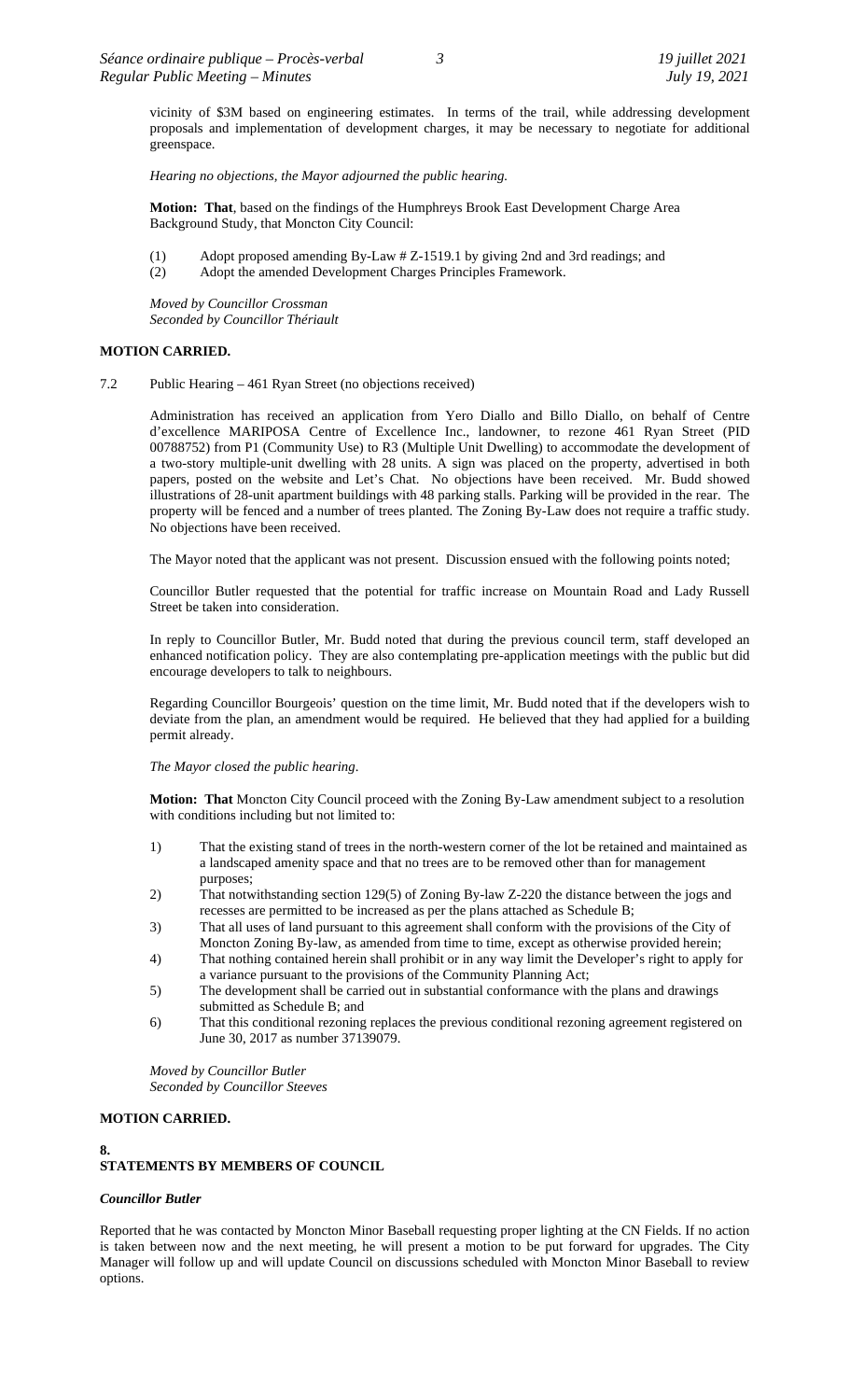**9.**

# **REPORTS AND RECOMMENDATIONS FROM COMMITTEES AND PRIVATE MEETINGS**

- 9.1 Recommendation(s) Private Session July 12, 2021
	- 1. **That** Moncton City Council, for the purposes of proceeding with a comprehensive update to the Lands North of Wheeler Blvd (Vision Lands) Secondary Municipal Plan and to establish an associated development charge area, approve the request for unbudgeted funds in the amount of \$60,000 (+ applicable HST) for an Optional Services Contract (extension of Humphrey Brook Development Charge Area contract with Watson & Associates) and \$25,000 (+ applicable HST) for a planning services contract, to be awarded through a public procurement process.

*Moved by Councillor Edgett Seconded by Councillor Richard*

#### **MOTION CARRIED.**

2. **That** Moncton City Council authorize the unbudgeted expenditure of \$40,000 (+ applicable HST) towards the Optional Services contract with Watson and Associates for the creation of a new Worthington Avenue/Mountain Road Development Charge Area.

*Moved by Councillor Butler Seconded by Councillor Steeves*

# **MOTION CARRIED.**

3. **That** further to Moncton City Council's adopted motion of June 21, 2021, that Moncton City Council authorize the City to further amend the terms of the Option Agreement dated January 30, 2017 between the City and Galco Atlantic Investments Network Ltd. to further define Galco's development obligations under the Option Agreement, and that the Mayor and City Clerk be authorized to execute all necessary documents and to affix the Corporate Seal of the City of Moncton thereto.

*Moved by Councillor Thériault Seconded by Councillor Léger*

#### **MOTION CARRIED.** *Councillor Bourgeois registered a nay vote.*

4. **That** Moncton City Council authorize the City of Moncton to enter into the Minutes of Settlement Agreement with EXP SERVICES INC./LES SERVICES EXP INC.; and that the Mayor and City Clerk be authorized to execute the Minutes of Settlement Agreement and all other documents necessary to settle this matter and to affix the Corporate Seal of the City of Moncton thereto.

*Moved by Councillor Léger Seconded by Councillor LeBlanc*

#### **MOTION CARRIED.**

5. **That** Moncton City Council authorize the City of Moncton to enter into an Agreement of Purchase and Sale with Katherine Louise Brown and Marjorie Dawn Breuer to purchase PID 05065941 and to enter into an Agreement of Purchase and Sale with Stephen Allan Smith to purchase PID 05004726, both located within the Turtle Creek Watershed, and that the Mayor and City Clerk be authorized to execute all documents necessary to complete the purchase transactions and to affix the Corporate Seal of the City of Moncton thereto.

*Moved by Councillor Butler Seconded by Councillor Richard*

### **MOTION CARRIED.**

**6. That** Moncton City Council approve a grant of \$66,000 to Curl Moncton, paid in three (3) installments, based on the following conditions:

- \$34,000 immediately to pay creditors and ensure the club continues to operate,
- \$ 2,000 to participate in governance training with the trainer to be selected by the City, • \$30,000 once a strategic plan is created by the club and approved by Council which addresses
- the observations presented to Curl Moncton by the City's working group and, further • that Curl Moncton demonstrate it is adhering to its strategic plan and is managing based on
- that plan which is a standing item at all board meetings where actual results are measured against key performance indicators and that the club adjust its strategies if key performance indicators are not met, and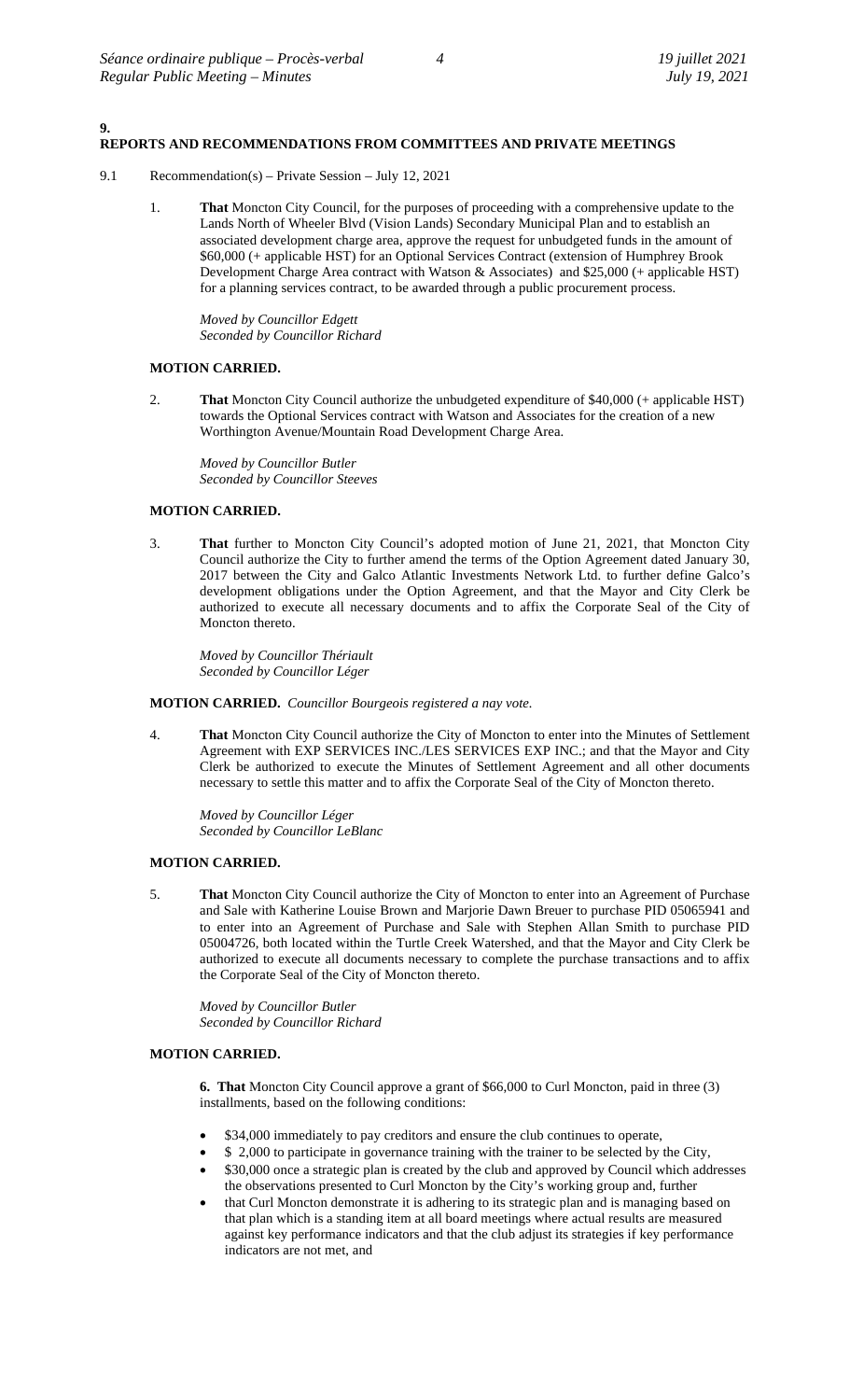further that Curl Moncton be directed to apply via the annual grant process if any additional funding is requested in future years.

*Moved by Councillor Léger Seconded by Councillor LeBlanc*

Councillor Bourgeois explained that while he did not object to the amount, he would not be voting in favor of this as it is considered a grant rather than a loan.

Councillor Crossman asked that the General Manager of Finance Services encourage Curl Moncton to make regular presentations/updates to Council regarding the use of these funds. Once their debts are paid off, he requested that he provide confirmation to the City.

Councillor Butler requested information on the in-kind services provided.

**MOTION CARRIED.** – *Councillor Bourgeois registered a nay vote.*

7. **That** Moncton City Council approve the tentative agreement reached with CHEA/PSAC Local 60200 and that the changes be incorporated into a new collective agreement from January 1, 2021 to December 31, 2025 and further that the Mayor and City Clerk be authorized to execute all necessary documents and affix the Corporate Seal of the City thereto.

*Moved by Councillor Léger Seconded by Councillor Edgett*

# **MOTION CARRIED.**

The City Manager congratulated Jeff Preston, Laura Armes, Collin Littlejohn, Chuck Savoie and Ryan Sorrey on their excellent work in negotiating this agreement.

#### **10. REPORTS FROM ADMINISTRATION**

10.1 **Proposed By-Law Relating to the Stopping Up and Closing of Highways # T-221** (to repeal and replace of By-Law T-202)

**Motion: That** Moncton City Council approve the proposed By-Law # T-221 "A By-Law Relating to the Stopping up and Closing of Highways within the City of Moncton" and begin the adoption process by giving first reading to the By-Law.

*Moved by Councillor Butler Seconded by Councillor Léger*

Councillor Bourgeois inquired on the consultation/communication process to advise the public and obligations. France Levesque-Ouellette noted that in accordance with legislation, public notice is provided on the website but we are not limited to that. Notice could be published in the newspaper and other media if necessary. According to the by-law, administration appears before council who votes on a resolution and ratify that public notice will be given on a public hearing to allow community members to speak and provide input. In this case the existing the by-law is being repealed an no streets are being closed.

# **MOTION CARRIED.**

10.2 **Tender TCS21-054** – Residential Bulk Waste Collection and Related Services

**Motion: That** Moncton City Council award Tender #TCS21-054 for the provision of Residential Bulk Waste Collection and Related Services to the lowest Bidder meeting all Terms and Conditions, and Specifications, being Fero Waste and Recycling Inc. for a three (3) year term, commencing August 1, 2021, at a Total Estimated Three (3) Year Contract Value of \$436,180.05, including H.S.T. @ 15%, with options to renew the agreement for up to two (2) additional one (1) year periods, if it is in the City's best interest to do so.

*Moved by Councillor Butler Seconded by Councillor Kingston*

### **MOTION CARRIED.**

10.3 **Tender TCS21-055** – Delivery of Bulk Highway Salt

**Motion: That** Moncton City Council approve the award of Tender #TCS21-055 – Delivery of Bulk Highway Salt for the City of Moncton to Burgess Transportation Services Inc., for the Estimated Total Tendered Price of \$125,867.50, including H.S.T. @ 15%, for a one (1) year period with options to extend the agreement up to a maximum of five (5) additional twelve (12) month periods, if it is in the City's best interests to do so.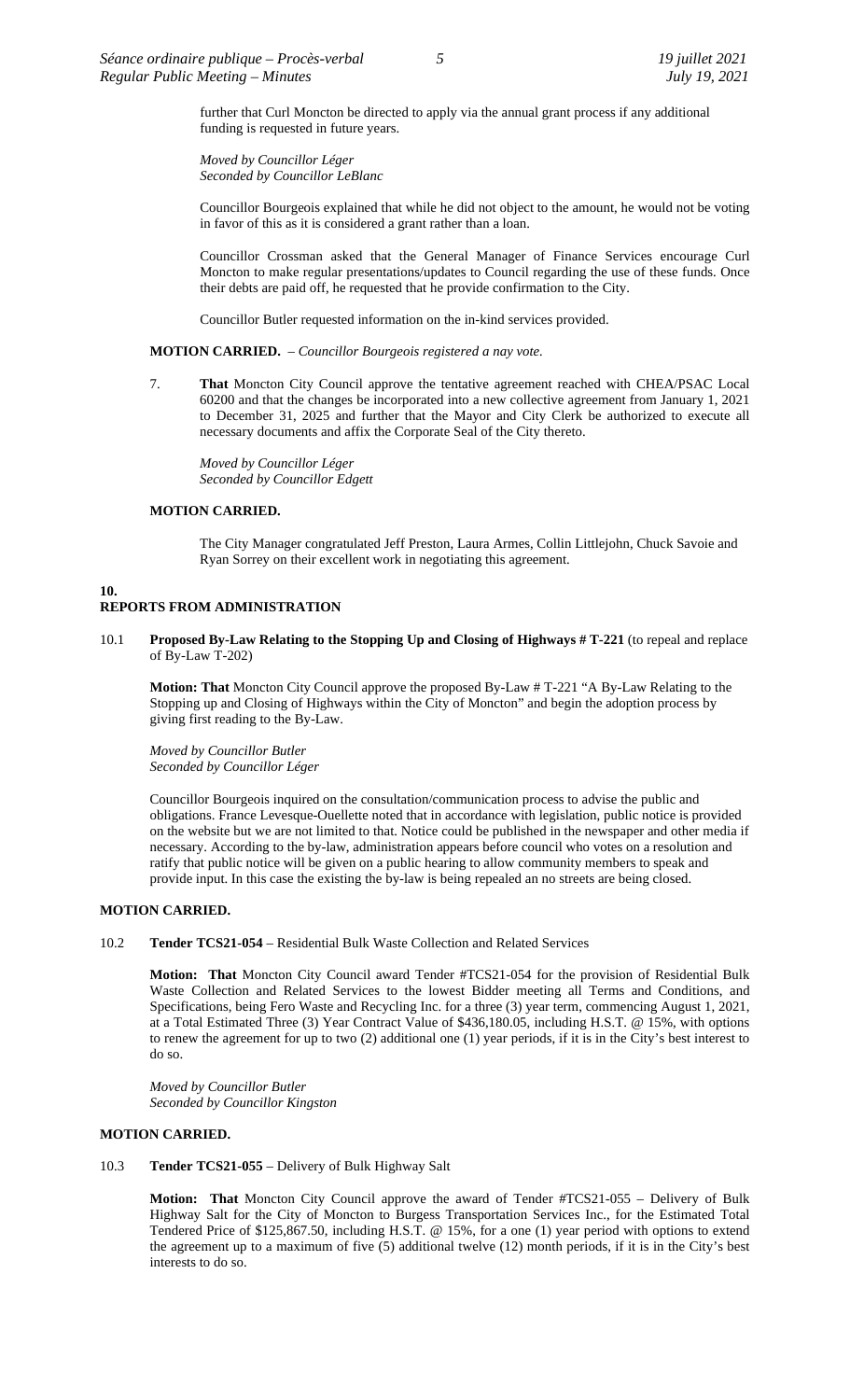# *Moved by Councillor Steeves Seconded by Councillor Léger*

In reply to Councillor Bourgeois, Administration advised that this would be the City of Moncton cost and is based on transported 11,000 tons. The cost is based on the distance from the mine so Saint John would pay slightly less.

### **MOTION CARRIED.**

# **11. READING OF BY-LAWS**

*The City Clerk announced that the following by-laws will be posted online at www.moncton.ca in lieu of reading them into the record at future meetings, pursuant to Section 15.3(a) ii (A&B) of the Local Governance Act, or same can be faxed, mailed or e-mailed to interested parties at their request*.

11.1 **A By-Law** Relating to the Stopping Up and Closing of Highways Within the City of Moncton, being By-Law T-221 – First Reading (subject to approval of item 10.1)

*First Reading*

11.2 **A By-Law** in Amendment of the City of Moncton Zoning By-Law, being By-Law Z-220.9 – 461 Ryan Street – Second and Third Readings (subject to approval of item 7.2)

**Motion: That** second reading be given to A By-Law in Amendment of the City of Moncton Zoning By-Law, being By-Law Z-220.9

*Moved by Councillor Butler Seconded by Councillor Kingston*

### **MOTION CARRIED.**

The Acting City Clerk gave second reading to By-Law Z-220.9

**Motion: That** A By-Law in Amendment of the City of Moncton Zoning By-Law, being By-Law Z-220.9 be ordained and passed and that the Mayor and City Clerk be authorized to sign same and affix the Corporate Seal of the City of Moncton thereto.

*Moved by Councillor Butler Seconded by Councillor Richard*

*The Acting City Clerk gave third reading to By-Law Z-220.9.*

### **MOTION CARRIED.**

11.3 **A By-Law** in Amendment of the City of Moncton Development Charge By-Law, being By-Law Z 1519.1 – Second and Third Readings (subject to approval of item 7.1)

**Motion: That** second reading be given to A By-Law in Amendment of the City of Moncton Development Charge By-Law, being By-Law Z 1519.1.

*Moved by Councillor Edgett Seconded by Councillor Richard*

#### **MOTION CARRIED.**

*The A/City Clerk gave second reading to By-Law 1519.1.*

**Motion: A By-Law** in Amendment of the City of Moncton Development Charge By-Law being By-Law Z-1519.1 be ordained and passed and that the Mayor and City Clerk be authorized to sign same and affix the Corporate Seal of the City of Moncton thereto.

*Moved by Councillor Thériault Seconded by Councillor Butler*

# **MOTION CARRIED.**

*The Acting City Clerk gave third reading to By-Law Z-1519.1.*

11.4 **A By-Law** Relating to Fire Protection in the City of Moncton, being By-Law H-621 – Second and Third Readings

The Acting City Clerk advised that she forwarded an updated version of this by-law to City Council this afternoon and uploaded same into the agenda package in eScribe.